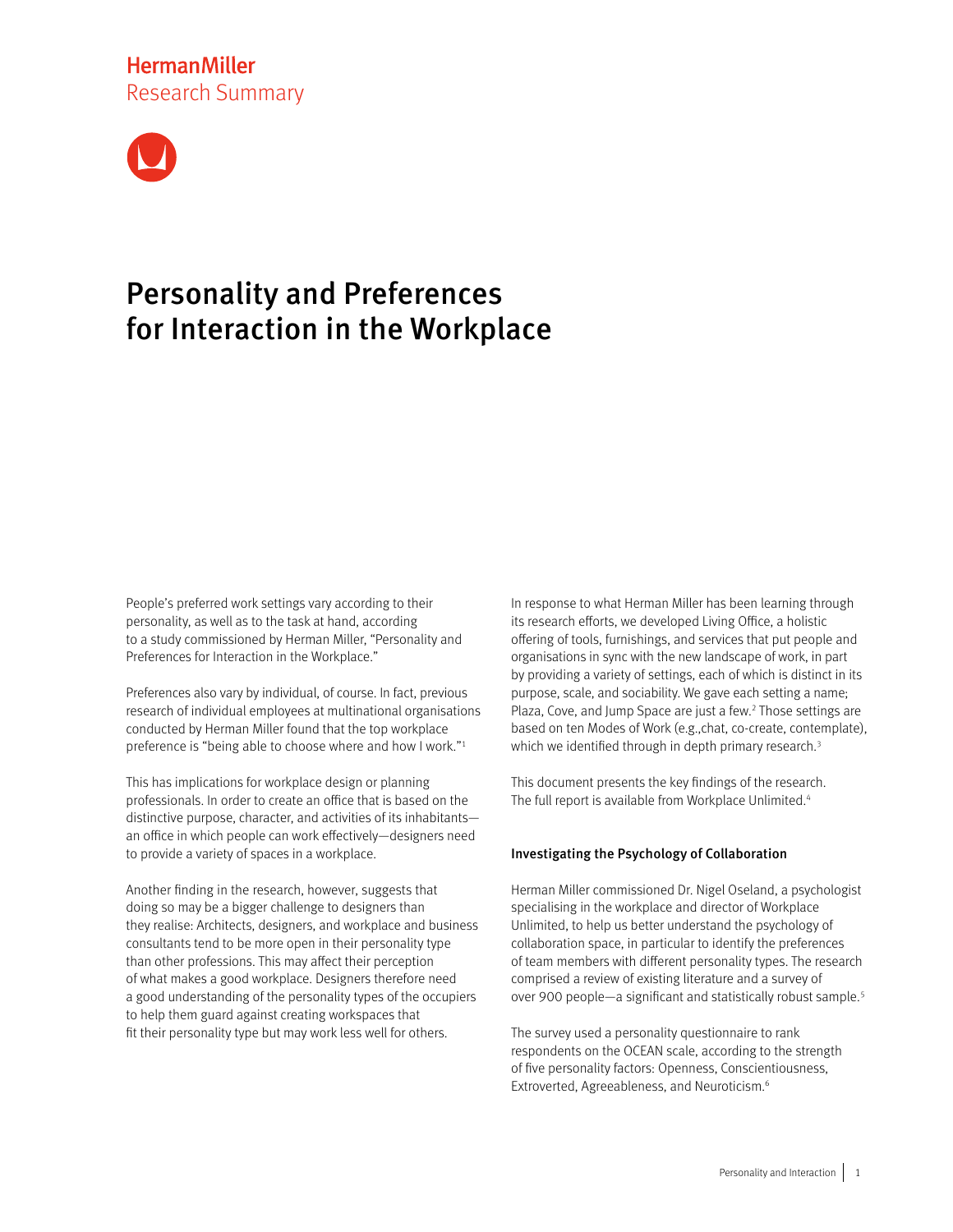| <b>Preferred Spaces for</b><br><b>Core Work Activities</b>       | YOUR DESK MEETING<br><b>IN OFFICE</b> | <b>ROOM</b> | <b>PRIVATE/</b><br><b>ENCLOSED</b><br><b>OFFICE</b> | <b>INFORMAL</b><br><b>MEETING</b> | <b>CAFE OR</b><br><b>BAR</b> | <b>HOME</b><br><b>OFFICE</b> | <b>ELSEWHERE</b><br><b>AT HOME</b> | OUTSIDE -<br><b>GARDEN</b> | <b>SPORTS</b><br><b>FACILITY</b> | CO-<br><b>WORKING</b><br><b>CLUB</b> |
|------------------------------------------------------------------|---------------------------------------|-------------|-----------------------------------------------------|-----------------------------------|------------------------------|------------------------------|------------------------------------|----------------------------|----------------------------------|--------------------------------------|
| Where are you most creative<br>and have your best ideas?         | 26.0                                  | 9.2         | 11.0                                                | 29.9                              | 13.2                         | 24.1                         | 31.0                               | 25.6                       | 5.6                              | 5.3                                  |
| Where do you like to do quiet,<br>focused and concentrated work? | 39.7                                  | 12.7        | 38.6                                                | 5.8                               | 4.9                          | 51.0                         | 15.8                               | 1.6                        | 0.1                              | 2.7                                  |
| Where do you prefer to meet<br>colleagues?                       | 11.5                                  | 37.1        | 6.6                                                 | 67.1                              | 33.7                         | 1.2                          | 0.9                                | 4.7                        | 0.9                              | 12.4                                 |
| Where do you like to go to take a<br>short break from work?      | 2.2                                   | 0.9         | 0.9                                                 | 18.0                              | 50.7                         | 0.5                          | 7.0                                | 70.6                       | 15.1                             | 3.5                                  |
| Where are you usually most<br>productive?                        | 50.0                                  | 10.6        | 22.7                                                | 12.5                              | 4.9                          | 44.7                         | 15.4                               | 1.3                        | 0.1                              | 3.9                                  |

High % Low %

The participants were asked about their workplace preferences, including: how they prefer to communicate; where they prefer to meet; their use of social media; their preferences for meeting space design; and the time they spend in and out of the office.

Nearly three-quarters of the respondents were drawn from the property and design industry, and about two-thirds of respondents work in the UK.

## The Fundamentals of Collaboration Space

The literature review highlighted some of the key principles of successful collaboration:

- Building trust within teams—by creating a community and through social interaction—promotes collaboration.
- Teams with a mix of personality types are the most effective, but may take longer to bond.
- Interactions in the workplace aimed at sharing information, making decisions, generating ideas, resolving personal problems, and socialising may need different meeting environments.
- Different personality types prefer to interact through different media and meet in different settings.

The online survey was then used to investigate how workplace design could best promote these principles.

#### Workplace Design Issues

The survey respondents generally prefer different work settings for different types of interaction: meeting rooms for sharing ideas and making decisions; office and quiet rooms for resolving personal problems; local cafés and breakout spaces for socialising; and informal meeting spaces for creating ideas and general communications.

Half of the respondents prefer their home office for quiet and concentrated work such as contemplation, while two-fifths prefer their usual desk or a private office. Where people consider themselves to be most productive is almost evenly split between their desk and the home office. Nearly three-quarters of respondents prefer to take a break from work outside in a garden or park, and half selected a local café or bar.

Face-to-face meetings, group meetings, and email are the most popular channels for sharing information. Telephones and teleconferences are preferred by just over a third of respondents, particularly for dealing with personal problems. Respondents send an average of 40 emails a day and around half prefer email for sharing information, making decisions, and for general communications.

As shown below, availability is the most important factor when it comes to physical meeting spaces, just ahead of comfort (seating and decor) and provision of audio-visual equipment and Wi-Fi. Daylight and ease of booking are also important.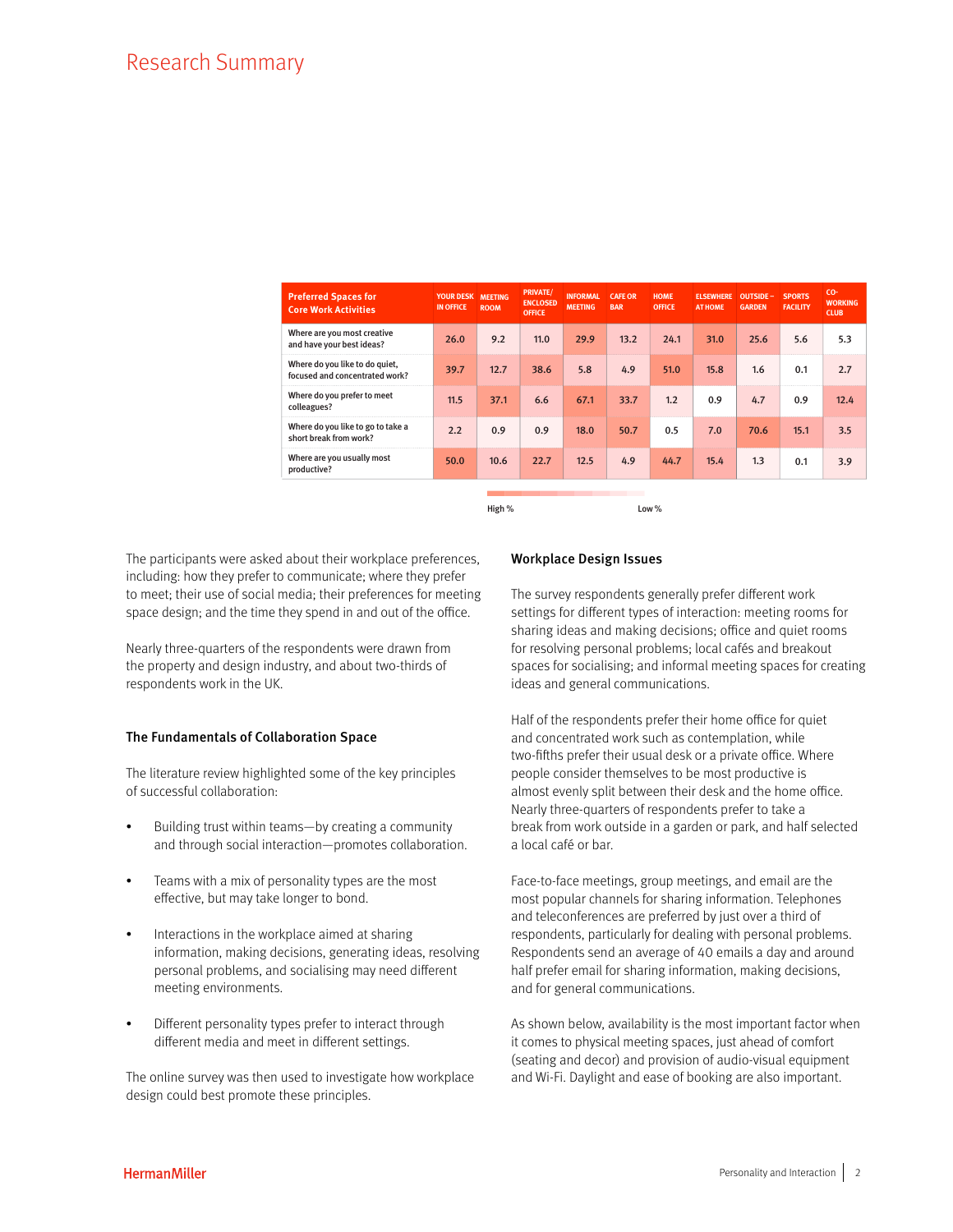## Research Summary

| <b>Preferred Meeting Space</b> | <b>SHARING</b><br><b>INFORMATION</b> | <b>MAKING</b><br><b>DECISIONS</b> | <b>CREATING</b><br><b>IDEAS</b> | <b>PERSONAL</b><br><b>PROBLEMS</b> | SOCIALISING -<br><b>COLLEAGUES</b> | <b>GENERAL</b><br><b>COMMS</b> | <b>MEAN %</b><br><b>PREFERRED</b> |
|--------------------------------|--------------------------------------|-----------------------------------|---------------------------------|------------------------------------|------------------------------------|--------------------------------|-----------------------------------|
| Meeting room                   | 64.3                                 | 60.9                              | 25.9                            | 41.1                               | 3.4                                | 35.6                           | 38.5                              |
| Informal meeting area          | 33.4                                 | 22.3                              | 45.2                            | 10.0                               | 26.4                               | 54.9                           | 32.0                              |
| Private/enclosed office        | 23.7                                 | 48.0                              | 7.4                             | 67.4                               | 1.8                                | 9.2                            | 26.3                              |
| Breakout or soft seating area  | 13.8                                 | 8.1                               | 33.3                            | 6.8                                | 39.4                               | 37.2                           | 23.1                              |
| Local cafe or staff restaurant | 5.8                                  | 3.1                               | 15.5                            | 9.9                                | 63.2                               | 19.8                           | 19.6                              |
| Huddle or quiet room           | 20.6                                 | 25.3                              | 9.5                             | 36.1                               | 1.6                                | 6.7                            | 16.6                              |
| Brainstorm or war room         | 15.0                                 | 5.5                               | 39.9                            | 2.2                                | 2.0                                | 4.9                            | 11.6                              |
| Hotel or bar                   | 1.3                                  | 1.2                               | 6.4                             | 3.5                                | 38.2                               | 7.4                            | 9.7                               |
| Club or co-working space       | 4.3                                  | 2.7                               | 8.8                             | 1.1                                | 16.9                               | 10.9                           | 7.5                               |
| <b>Conference suite</b>        | 5.3                                  | 4.1                               | 3.1                             | 0.9                                | 1.0                                | 2.7                            | 2.9                               |
|                                |                                      |                                   |                                 |                                    |                                    |                                |                                   |

High % Low %

Three-quarters of respondents consider the availability of impromptu meeting space to be a core design consideration for collaboration.

On average, respondents spend around two-thirds of their working week in their office, but only half of that time at their desks. The rest of their time is spent interacting with others either face to face or in virtual meetings.

#### The Impact of Personality Type

As expected, the study found that different personality types prefer different work settings, within and outside the office, depending on the task. We believe access to these settings is likely to affect their performance at work.

The survey also found that respondents who scored high in terms of creativity (Openness) spend more of their time at home than others, possibly to allow them to focus on and formulate their creative ideas. However, some respondents, particularly the introverts, prefer to carry out focused and quiet work at their office desks, suggesting that desk-sharing may not be suitable for all personality types.

Although there is a lot of emphasis on connection and collaboration in the office, workspaces need to accommodate all personality types, including introverts. Not everyone thrives in stimulating, noisy environments, and many may not have the opportunity to regularly work from home when they need peace and quiet. The office must have settings that support focus.

An important finding of the study is that practising architects, interior designers, and workplace/business consultants have a statistically significant higher score in Openness. This may affect the way they design office spaces and influence what they see as the preferences of others. Unless they have a good understanding of the client's needs and of personality types of those working in the offices, design professionals may default to their own preferences for stimulating, open-plan, buzzy workplaces.

Designers should therefore listen carefully to the client and provide settings that support all tasks—quieter areas for carrying out work requiring focus and concentration, and a range of areas for one-to-one personal meetings or creative team meetings.

While design can help change behaviour, it can't dictate behaviour. When it comes to work settings, personality also plays a role. Our survey identified some personality-related preferences in the office.

- Respondents who score high on **Openness** prefer oneto-one meetings for generating ideas. They prefer to meet colleagues in the bar, huddle, war room or café rather than formal meeting rooms. They believe they have their best ideas outside of the office.
- Respondents who score highly on **Conscientiousness** like breakout spaces for socialising. However, they have different views about what they consider to be acceptable places to carry out work activities. For example,